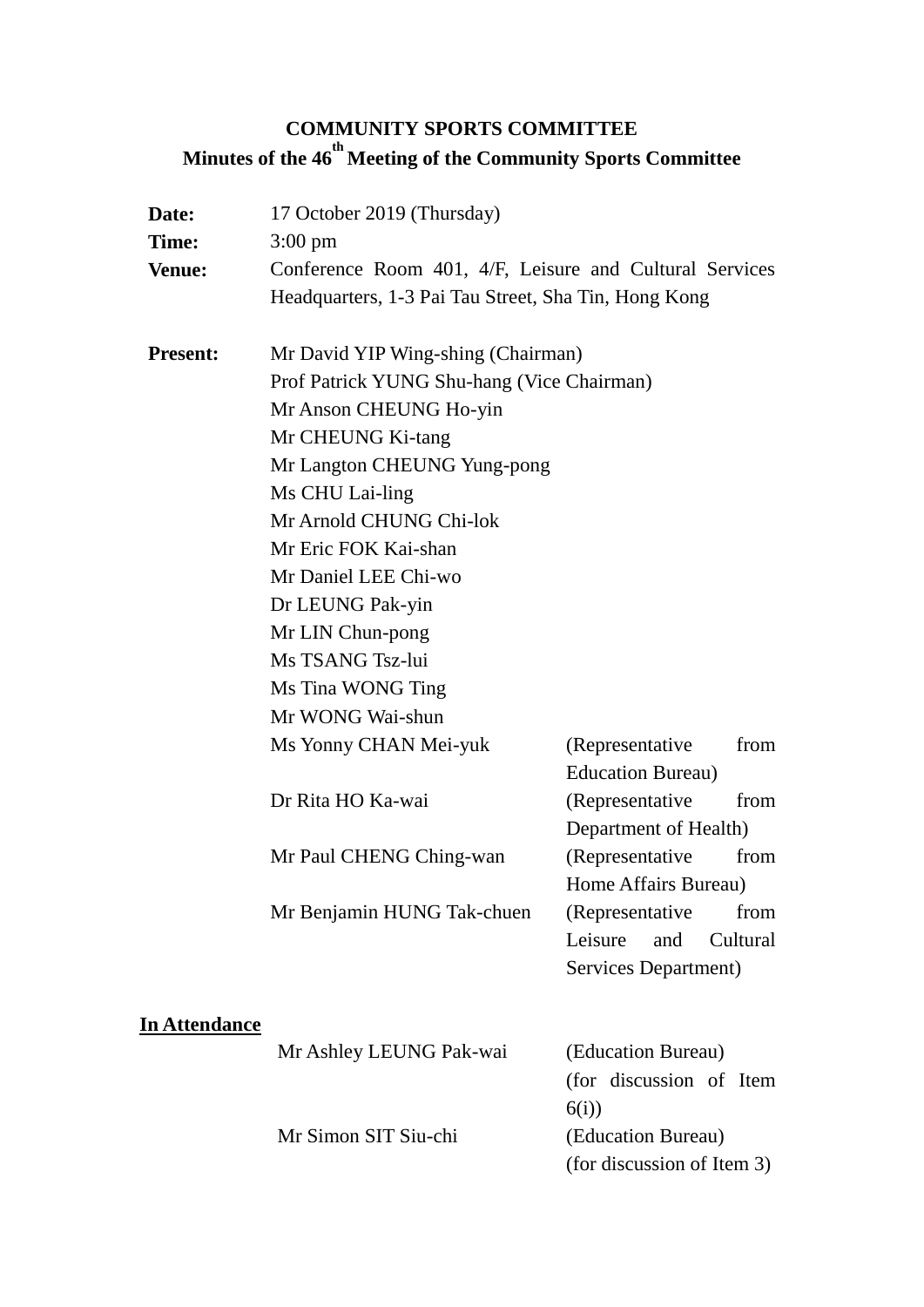| Miss Winnie YEUNG Cin-man | (Home Affairs Bureau)       |  |  |
|---------------------------|-----------------------------|--|--|
| Mr Vincent LIU Ming-kwong | (Leisure and Cultural       |  |  |
|                           | <b>Services Department)</b> |  |  |
| Ms Ida LEE Bik-sai        | (Leisure and Cultural       |  |  |
|                           | Services Department)        |  |  |
| Ms Annie FUNG Ka-wai      | (Leisure and Cultural       |  |  |
|                           | <b>Services Department)</b> |  |  |
| Ms Camay LEE Kar-mei      | (Leisure and Cultural       |  |  |
|                           | Services Department)        |  |  |
| Ms Goldie SHING Lai-kam   | (Leisure and Cultural       |  |  |
|                           | Services Department)        |  |  |
| Mr Leo WONG Man-kin       | (Leisure and Cultural       |  |  |
|                           | Services Department)        |  |  |
|                           | (for discussion of Item     |  |  |
|                           | 6(iii)                      |  |  |
| Mr Samuel FUNG Wai-kuen   | (Leisure and Cultural       |  |  |
|                           | Services Department)        |  |  |
|                           | (Secretary)                 |  |  |
|                           |                             |  |  |

#### **Absent with Apologies**

Mr Patrick CHAN Mr CHAN Pok-chi Ms Joephy CHAN Wing-yan Ms HON Sze-sze Dr Alberto CRUZ Mr WONG Po-kee (Representative from

Sports Federation & Olympic Committee of Hong Kong, China)

#### **Opening Remarks**

The Chairman welcomed all Members and representatives of various government departments to the meeting. He also welcomed five new Members, including Dr LEUNG Pak-yin from the medical sector, Mr Eric FOK Kai-shan from the sports sector, Mr Anson CHEUNG Ho-yin and Ms TSANG Tsz-lui from the Member Self-recommendation Scheme for Youth and Ms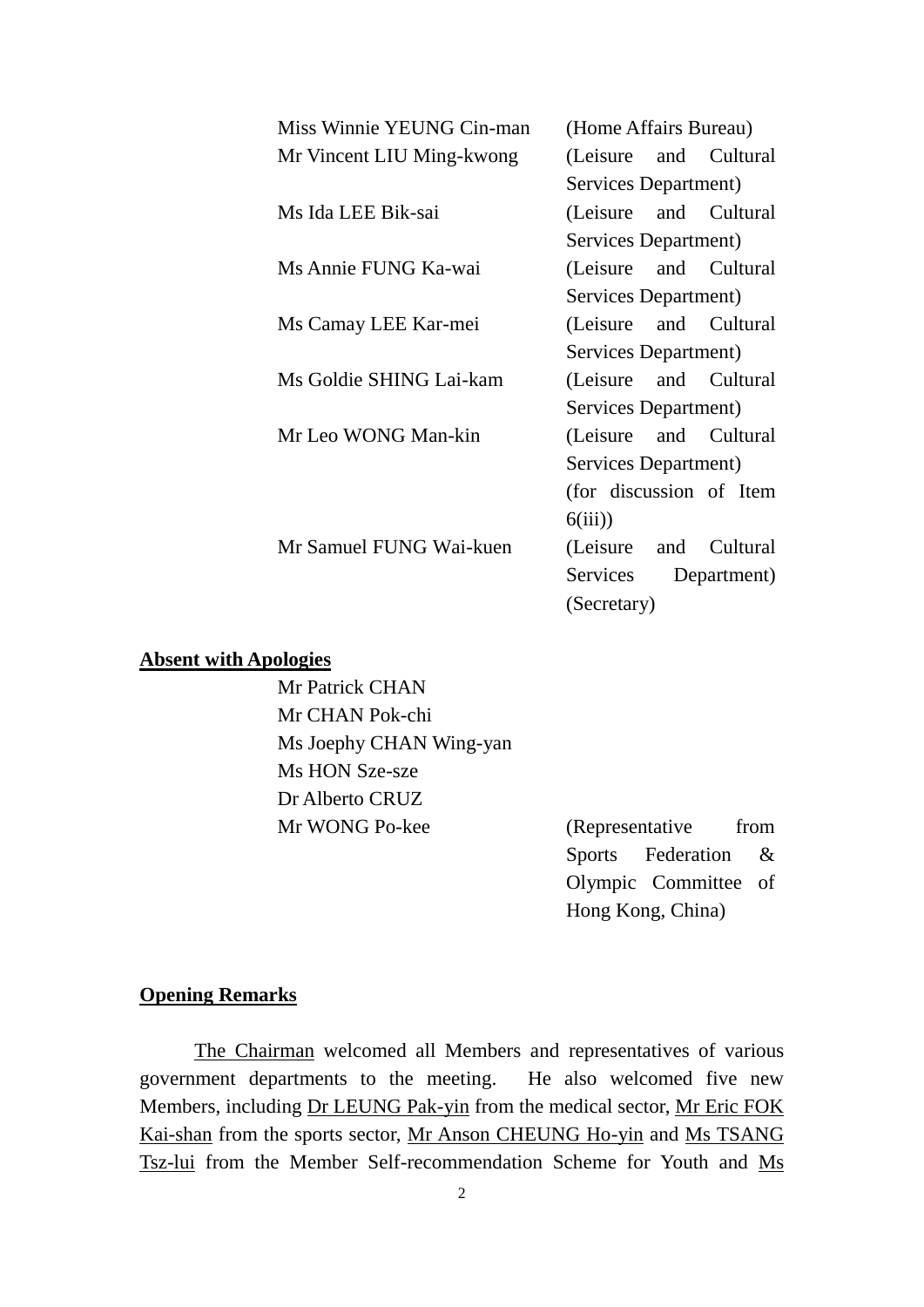Joephy CHAN Wing-yan, a Sham Shui Po District Council member, who was in absentia. He also welcomed Dr Rita HO Ka-wai from the Department of Health (DH), Mr Benjamin HUNG Tak-chuen from the Leisure and Cultural Services Department (LCSD), and Ms Yonny CHAN Mei-yuk who attended the meeting on behalf of Ms CHAN Pik-wa from the Education Bureau (EDB).

2. On behalf of the Community Sports Committee (CSC), the Chairman welcomed the appointment of Mr Vincent LIU Ming-kwong as the Director of Leisure and Cultural Services (LCSD) and Mr Samuel FUNG Wai-kuen as the Secretary of the CSC. He then welcomed Miss Winnie YEUNG Cin-man, Assistant Secretary (Recreation & Sport) of the Home Affairs Bureau (HAB); Ms Annie FUNG Ka-wai, Chief Leisure Manager (Sports Development) and Ms Camay LEE Kar-mei, Chief Leisure Manager (Major Events) of the LCSD; Mr Simon SIT Siu-chi, Education Officer (School Administration) of the EDB, who attended the meeting for the first time, and Mr Ashley LEUNG Pak-wai, Chief Curriculum Development Officer (Council and Secondary), who would join the discussion of Item 6 later.

3. The Chairman expressed his gratitude to Ms Michelle LI, former Director of Leisure and Cultural Services, Ms Rebecca LOU Wai-yi, former Assistant Director of Leisure and Cultural Services, Ms Winnie LEE Fung-ming, former Secretary of the CSC, as well as former Members including Ms LEE Ching-nga, Ms TUNG Kin-lei, Ms WAI Hoi-ying; Ms Nancy WONG Lan-sum from the EDB and Dr Anne FUNG Yu-kei from the DH, for their contribution to the CSC over the past years.

[The Chairman announced taking a group photo to mark the occasion.]

# **Item 1: Confirmation of the Minutes of Last Meeting of the CSC**

4. The draft minutes of the 45th meeting had been emailed to Members for comment on 6 November 2018 by the Secretariat. No proposal for amendment had been received so far, and the minutes were noted by Members which were emailed to them on 27 November 2018. Since no further amendment was proposed at the meeting, the Chairman announced that the minutes of the 45th meeting were endorsed.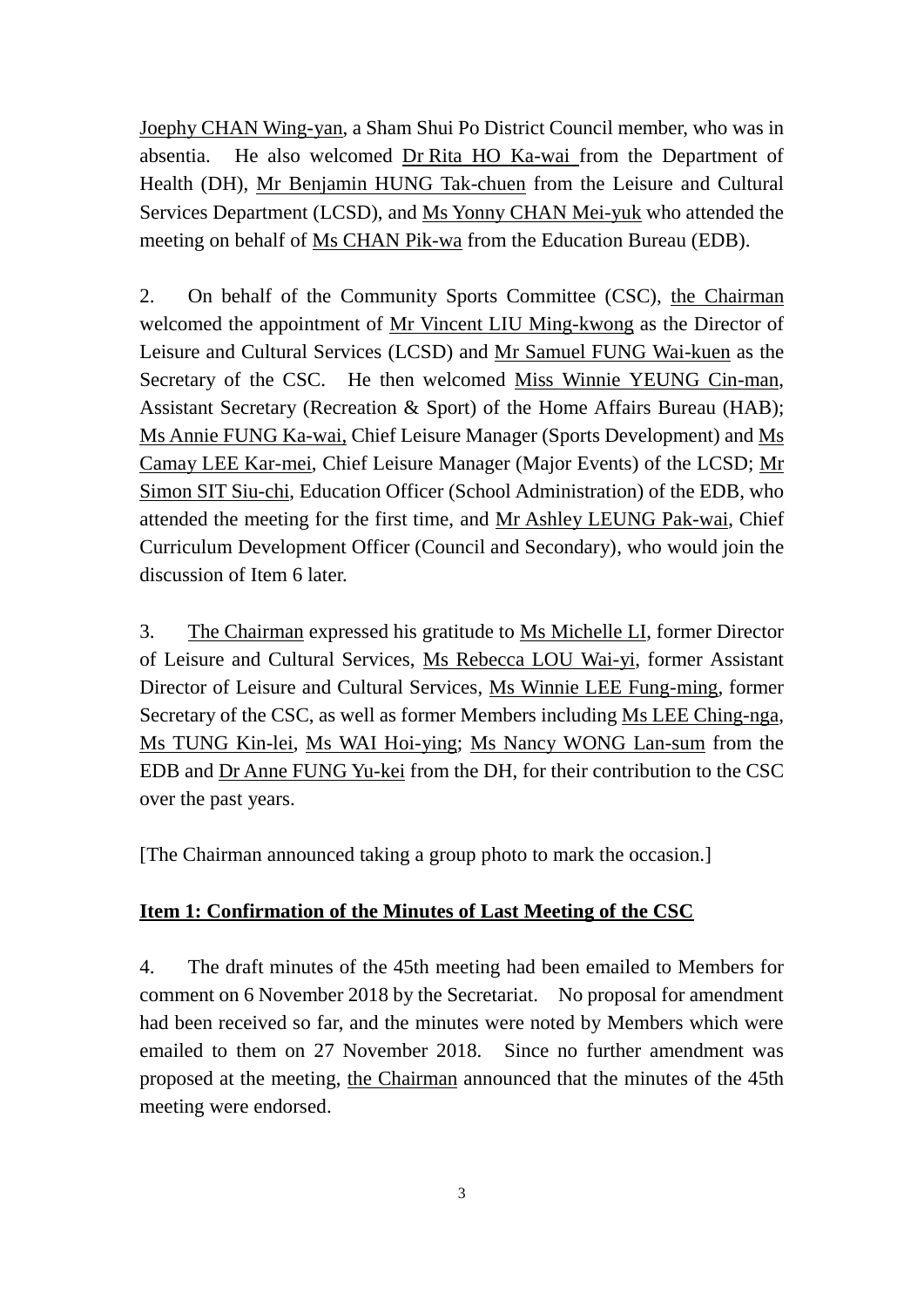### **Item 2: Matters Arising**

5. The Chairman reported that there were no matters arising from the previous meeting and would move on to Item 3.

# **Item 3: "Opening up School Facilities for Promotion of Sports Development Scheme" (CSC Paper 02/19)**

6. The Chairman invited Mr Paul CHENG to present CSC Paper 02/19 by Powerpoint.

7. Mr Paul CHENG presented CSC Paper 02/19. Members' views and responses from the Bureau were summarised as follows:

- (a) Mr WONG Wai-shun said that organisations registered under the current Societies Ordinance were not offered concessionary rates for hiring school facilities. Noting that such non-profit-making organisations were serving the grassroots, he asked why they could not enjoy concessionary rates like charitable institutions which were exempted from tax under Section 88 of the Inland Revenue Ordinance. In addition, he suggested at the last meeting that schools might flexibly allow organisations to use their basketball courts for soccer training, and the HAB had mentioned earlier while introducing the Scheme that some organisations used school facilities for archery training and school halls for soccer training. He asked the HAB to share its experience in handling the insurance issues in these cases, which he believed would help negotiations between sports organisations and schools for co-operation opportunities.
- (b) Ms TSANG Tsz-lui said that as reflected by some National Sports Associations (NSAs) on organising training programmes in schools, although there were schools willing to lease their facilities, given the time needed to coordinate on concerns over insurance and liabilities, etc. with school councils and relevant persons, application forms for the programmes might not be submitted on time before the deadline. She asked whether the HAB could provide more flexibility to schools in terms of the deadline of application. Meanwhile, she shared that when the policies that the NSAs purchased covered different districts or schools and the participating schools were included as the insured, with a copy of the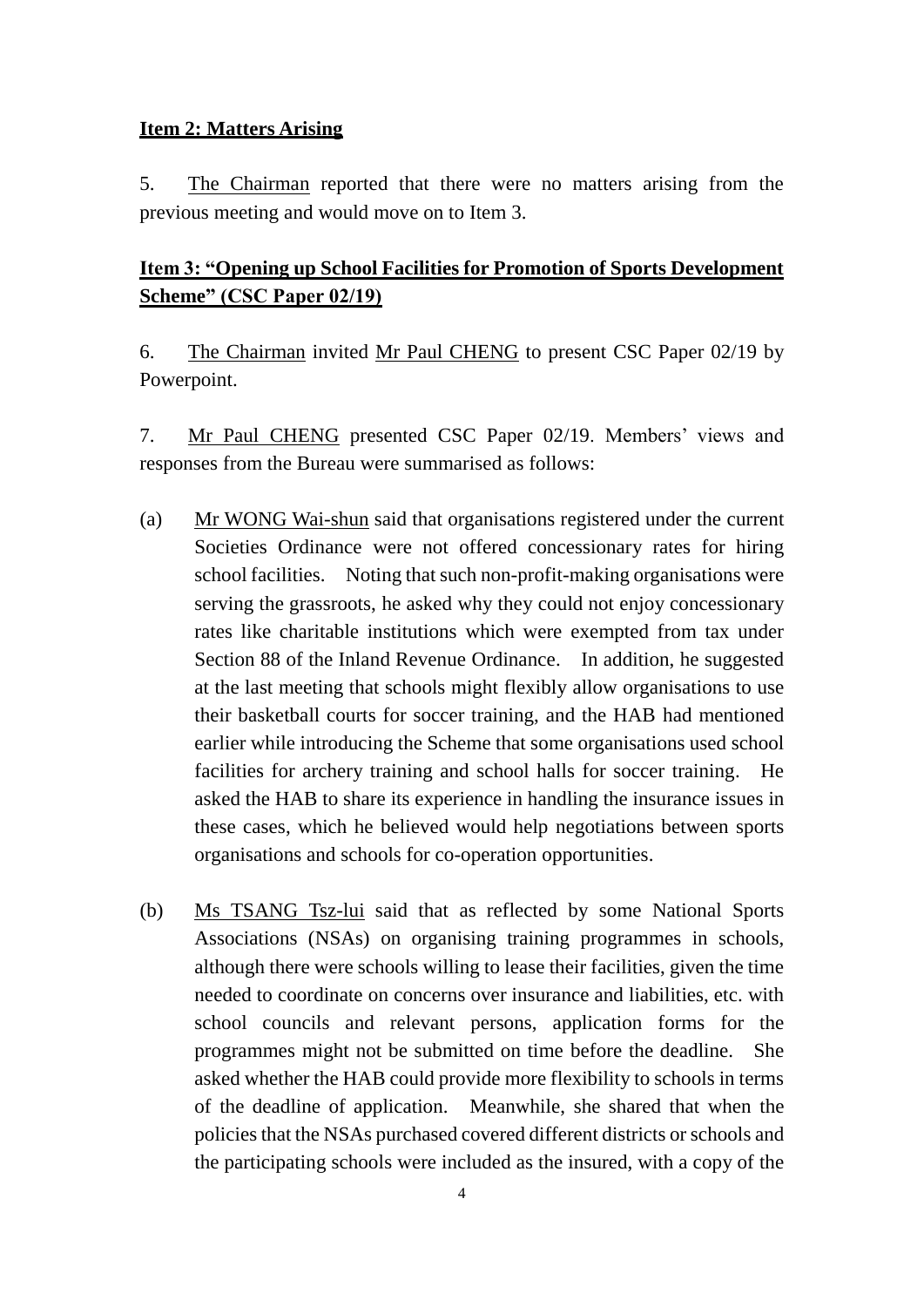insurance policy available to participating schools for reference, the schools could participate in the Scheme with ease of mind.

- (c) Mr Eric FOK said that the Hong Kong Football Association (HKFA) had been negotiating with schools for conducting futsal training in schools to address the shortage of training venues. He would like to know whether the HKFA was eligible to apply for the Scheme and the details of application.
- (d) Mr Daniel LEE quoted the paper which mentioned that 129 schools were willing to open up their facilities in the 2019/20 school year but only 56 of them leased their facilities to sports organisations successfully. He asked whether the low success rate was attributed to the complex application procedures. Also, he said that many affiliated clubs of the NSAs were interested in joining the Scheme, and he wished to know whether they were aware of the information about the Scheme.
- (e) Dr LEUNG Pak-yin suggested that information technology could be employed to disseminate information of the Scheme on webpages, such as the latest situation of schools leasing facilities to sports organisations, successful cases, ways to handle venues and insurance, etc., for reference by interested organisations. He also suggested that schools might publish a list of facilities for hire on online platforms for reference by interested organisations and schools, so that they could better understand the latest situation and plan for application.
- (f) Mr CHEUNG Ki-tang noticed that the HAB would gradually open the Scheme to other organisations and many organisations registered as societies in the community were organising a variety of activities. He wished to know how the HAB engaged with these organisations. Moreover, the number of schools leasing their facilities to sports organisations successfully was relatively low compared with the number of schools inclined to open up their facilities. In this regard, he suggested that the Scheme be open for participation by more organisations.
- (g) Mr Paul CHENG thanked Members for their views, and gave consolidated responses as follows: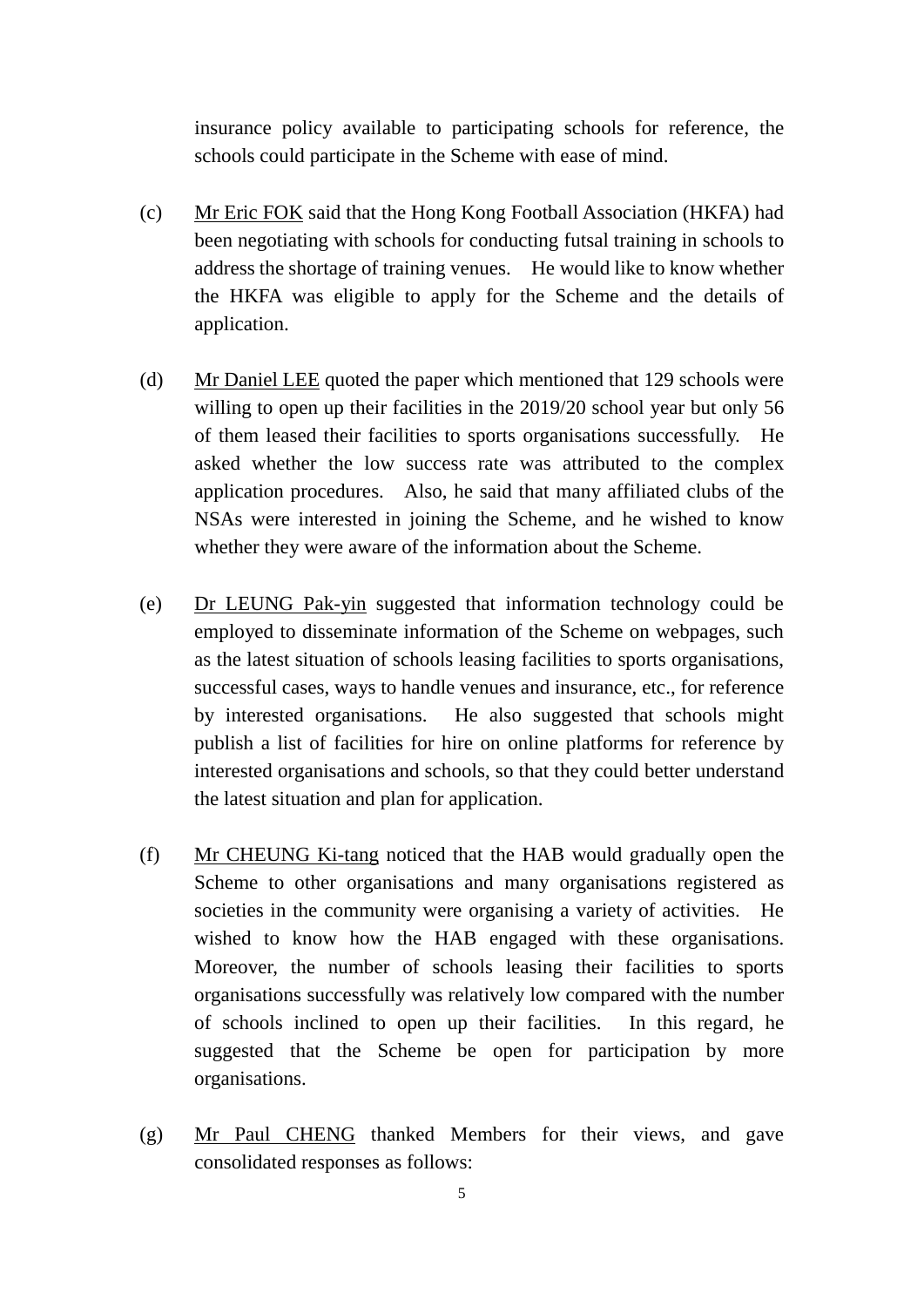- (i) Following presentation on the Scheme at the last meeting, the HAB had discussed the insurance matters with sports organisations and schools and come to the view that sports organisations hiring school facilities were best placed for handling insurance matters because many of them had experience in organising events and had held events at LCSD venues, thus having rich experience in handling insurance matters. He commented that establishment of mutual trust and partnership between sports organisations and schools took time, and once it was achieved, they would understand each other's needs and concerns. He said that the HAB had received enquiries about insurance matters but later learned that the actual difficulties faced by the enquirers were not significant.
- (ii) Regarding the time for submitting applications, the Bureau generally handled late submissions with flexibility. Applications received too long after the deadline would be handled in the next school term due to administrative reasons.
- (iii) The HKFA was eligible to join the Scheme. Regarding the application procedures, the EDB would issue a circular memorandum to invite participation by schools. The HAB would then forward the list of participating schools with their respective lists of facilities for hire to sports organisations for consideration of whether to hire the facilities concerned as well as direct liaison with the schools. Sports organisations which wished to work with individual schools might also contact the schools on their own initiative to discuss programme arrangements in detail and the schools had a final say on the sports organisations' applications.
- (iv) In terms of matching schools with sports organisations, while the numbers of participating schools were similar in the past and present school years, the number of schools leasing facilities to sports organisations successfully had increased this school year. He hoped that by establishing a good mode of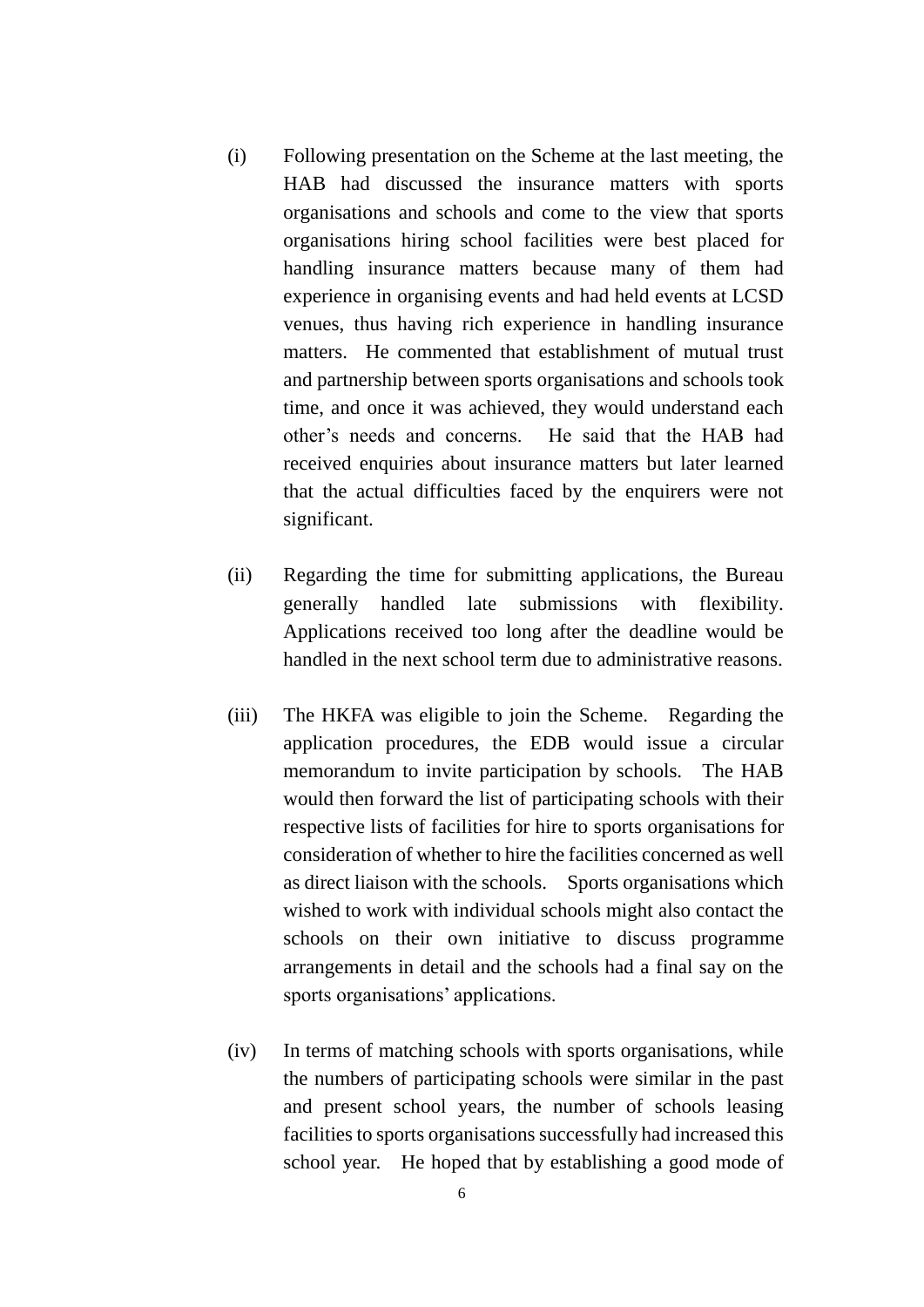collaboration within their respective circles, the schools leasing and the sports organisations hiring facilities successfully could serve as a model for implementation of the Scheme. He believed that the Scheme, if well-received, would have potential for continued development.

- (v) The HAB mainly served to disseminate information of the Scheme to NSAs and encourage NSAs to distribute relevant information to their affiliated clubs.
- (vi) Regarding the rates, the EDB had incorporated eligible sports organisations under the Scheme into the category of organisations eligible for reduced rates in its latest guidelines, and encouraged schools to charge the sports organisations at the reduced rates specified in the relevant guidelines. Under the principle of school-based management, schools still had a final say on the rates. He deemed it most important that schools and sports organisations should identify projects of common interest for collaboration. In doing so, schools would actively consider charging sports organisations at the reduced rates specified in the guidelines.
- (vii) Regarding the flow of information, the HAB had provided the list of participating schools with their respective lists of facilities for hire and the relevant information of the Scheme to sports organisations for reference; and would take followup actions to revamp the existing webpage so as to provide a platform for sharing of experience and information.
- (viii) To address schools' confidence and safety concerns in opening up their facilities to outside organisations, the HAB would only allow participation of NSAs, district sports associations and recognised sports organisations subvented by the LCSD at the initial stage of the Scheme to boost schools' confidence in the Scheme. This year, as a trial for the first time, other organisations experienced in organising sports activities were also allowed to join the Scheme. Interested groups must provide proof of their capacity, experience and track record in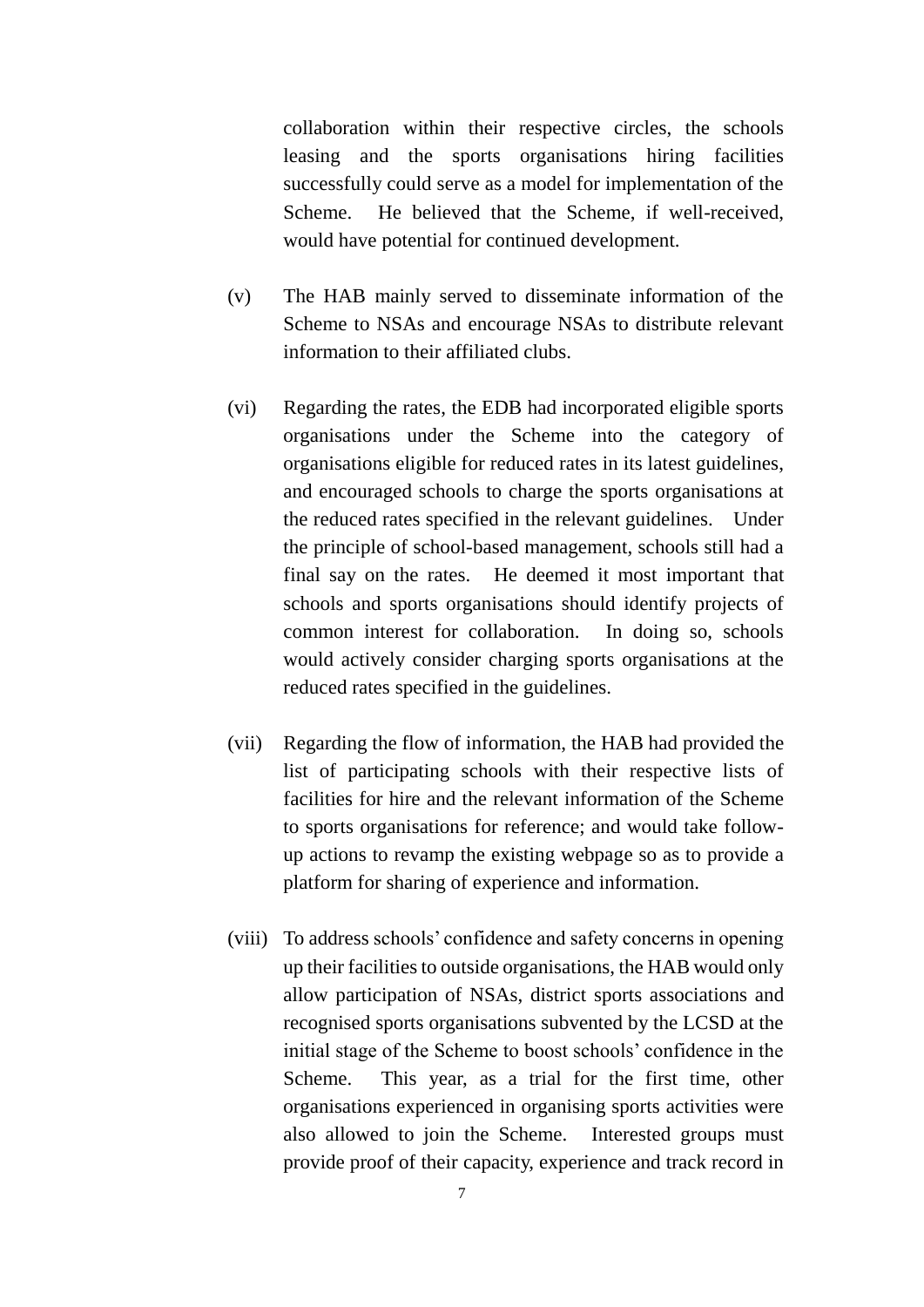organising sports activities in schools and the community to maintain schools' confidence in the Scheme. The HAB would decide whether to continue to open the Scheme to other organisations, taking into account the effectiveness and experience of this year's pilot measures.

8. The Chairman thanked Members for their views and Mr Paul CHENG for his responses.

[Mr Simon SIT left the conference room at this juncture.]

# **Item 4: Report on Sport For All Day 2019 (CSC Paper 03/19)**

9. The Chairman invited Mr Samuel FUNG to present CSC Paper 03/19 with the aid of PowerPoint.

10. The Chairman thanked Mr Samuel FUNG for his presentation. Since no enquiry in respect of the paper was raised, Members immediately moved on to Item 5.

# **Item 5: Report of the 7th Hong Kong Games Organising Committee (CSC Paper 04/19)**

11. The Chairman said that the 7th Hong Kong Games (HKG) had successfully concluded. To review the effectiveness of this year's HKG and perfect the arrangements for the next Games, the Organising Committee (OC) had solicited views from different sectors of the community on the HKG and collected opinions from various stakeholders by means of questionnaires through academic institutions. The OC had summarised and reviewed the arrangements of the 7th HKG. He invited Ms Camay LEE, the Secretary General of the OC, to present CSC Paper 04/19 with the aid of PowerPoint.

12. Ms Camay LEE presented CSC Paper 04/19. Members' views and responses from the LCSD were summarised as follows:

(a) The Chairman said that the 7th HKG had shown significant improvement in terms of organisation, scale, public participation and support. The HKG was indeed conducive to the promotion of sports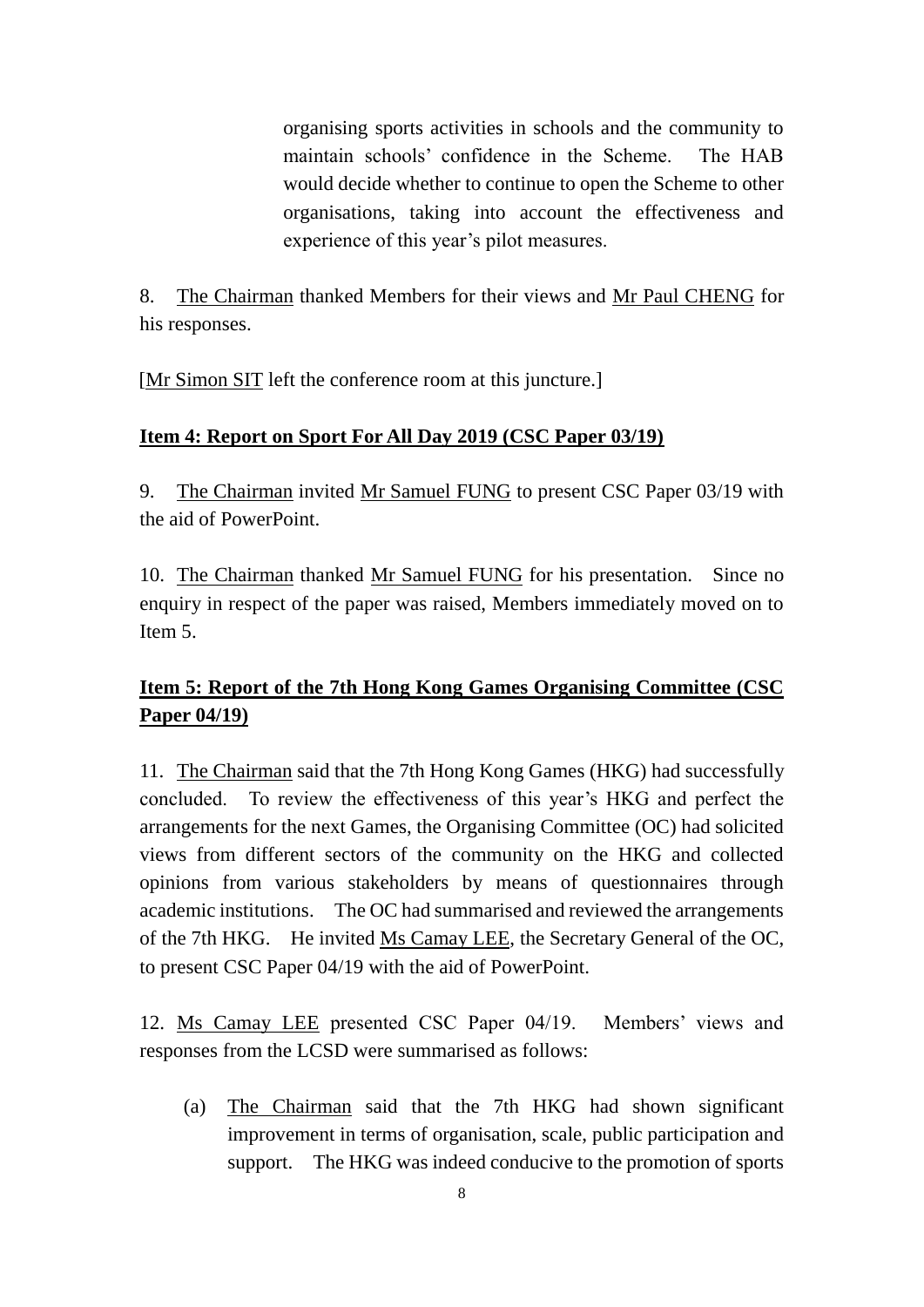development at the district level and enhancement of social cohesion. He thanked the OC, the 18 District Councils (DCs), relevant NSAs, the HAB, the LCSD and various co-organisers for their efforts to make the HKG a success.

- (b) Mr CHEUNG Ki-tang commented that the 7th HKG had fared well in various aspects. He suggested that the School Vitality Run should remain as a family fun activity and different locations, such as the Kwun Tong Promenade or Kai Tak area, might be attempted to raise local residents' initiative in participating in the event. In addition, noting that the turnout at the opening ceremony of the HKG was low, he suggested that the OC consider engaging local residents by inviting cheering teams and distributing admission tickets through DCs.
- (c) Regarding the appeal case mentioned in the paper, Mr WONG Waishun commented that the referee's way of handling needed to be improved and an appropriate ruling should be made in accordance with the rules set out in the prospectus. Besides, he had reservations about the proposal to allow athletes to enrol in events with school addresses, saying that the OC should carefully consider whether the proposal would cause confusion. As for the proposal to change the futsal events to seven-a-side soccer games, he said that as the former was an internationally recognised soccer event, replacement by the latter was not recommended. However, the OC might consider introducing seven-a-side soccer as a new event.
- (d) Ms Tina WONG pointed out that the current activities of "M" Mark major sports events were already held in line with the green practices specified in the Waste Reduction Guidebook for Large Scale Event Organisers. She commented that the OC might consider producing souvenirs with environmentally friendly renewable materials and inviting social enterprises or non-governmental organisations to participate in the production of souvenirs.
- (e) Mr Eric FOK shared his views with the meeting as the President of the Hong Kong Miniature Football Association and the Vice Chairman of the HKFA. He said that while seven-a-side soccer games were more popular in Hong Kong for venue and historical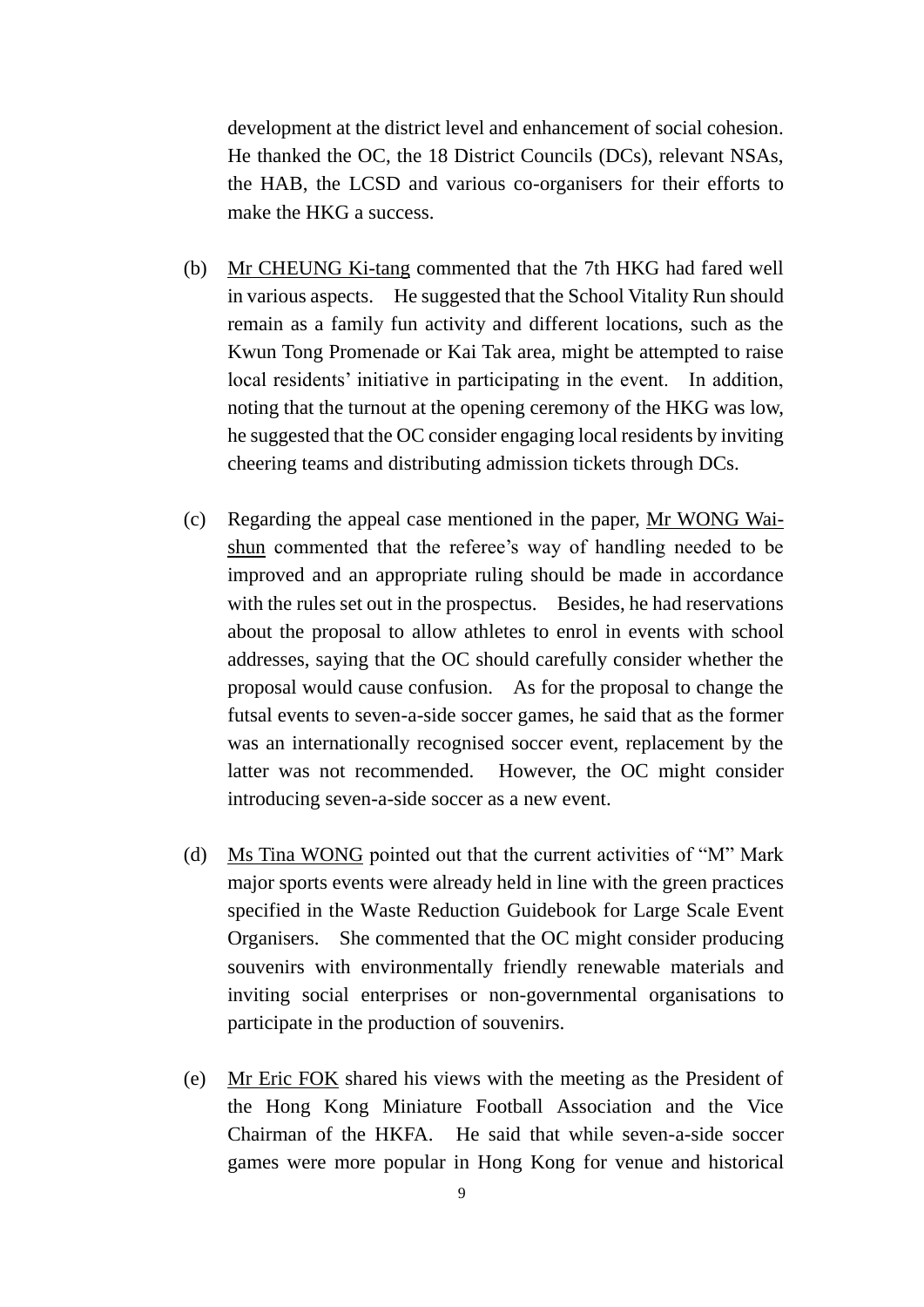reasons, only futsal and eleven-a-side soccer were international events. At present, apart from eleven-a-side soccer events, the HKFA only organised and promoted futsal events. He held that the HKG should keep futsal events but welcomed the OC to consider introducing seven-a-side soccer as a new event.

13. The Chairman thanked Members for their valuable views and asked the Secretariat of the OC to record them accordingly. These views, together with the opinions collected by academic institutions, would be used for the review of the 7th HKG and as reference for the next Games. Besides, the Chairman again expressed appreciation to colleagues of the LCSD for their efforts and to district councils for encouraging and assisting the local residents to participate, making this HKG more successful than the previous ones. He said that with the support of all parties concerned, the HKG effectively promoted sport for all in the community and achieved participation by all, allowing local athletes opportunities to represent their districts in competitions and, in turn, nurturing their sense of belonging to the district to achieve the real purpose of organising HKG.

[Mr LIN Chun-pong and Mr Langton CHEUNG left the conference room before discussion of Item 6 began.]

### **Item 6: Any Other Business**

### **(i) Briefing on the Review of School Curriculum**

14. The Chairman said that the Task Force on the Review of School Curriculum released the Consultation Document on "Review of School Curriculum" on 28 June 2019 to solicit public views on its preliminary recommendations during the consultation period up to mid-October. Mr Ashley LEUNG of the Education Bureau presented the Consultation Document with the aid of Powerpoint.

15. Mr Ashley LEUNG presented the Consultation Document on "Review of School Curriculum". Members' views and responses from the Bureau were summarised as follows:

(a) Mr CHEUNG Ki-tang enquired why students participating in the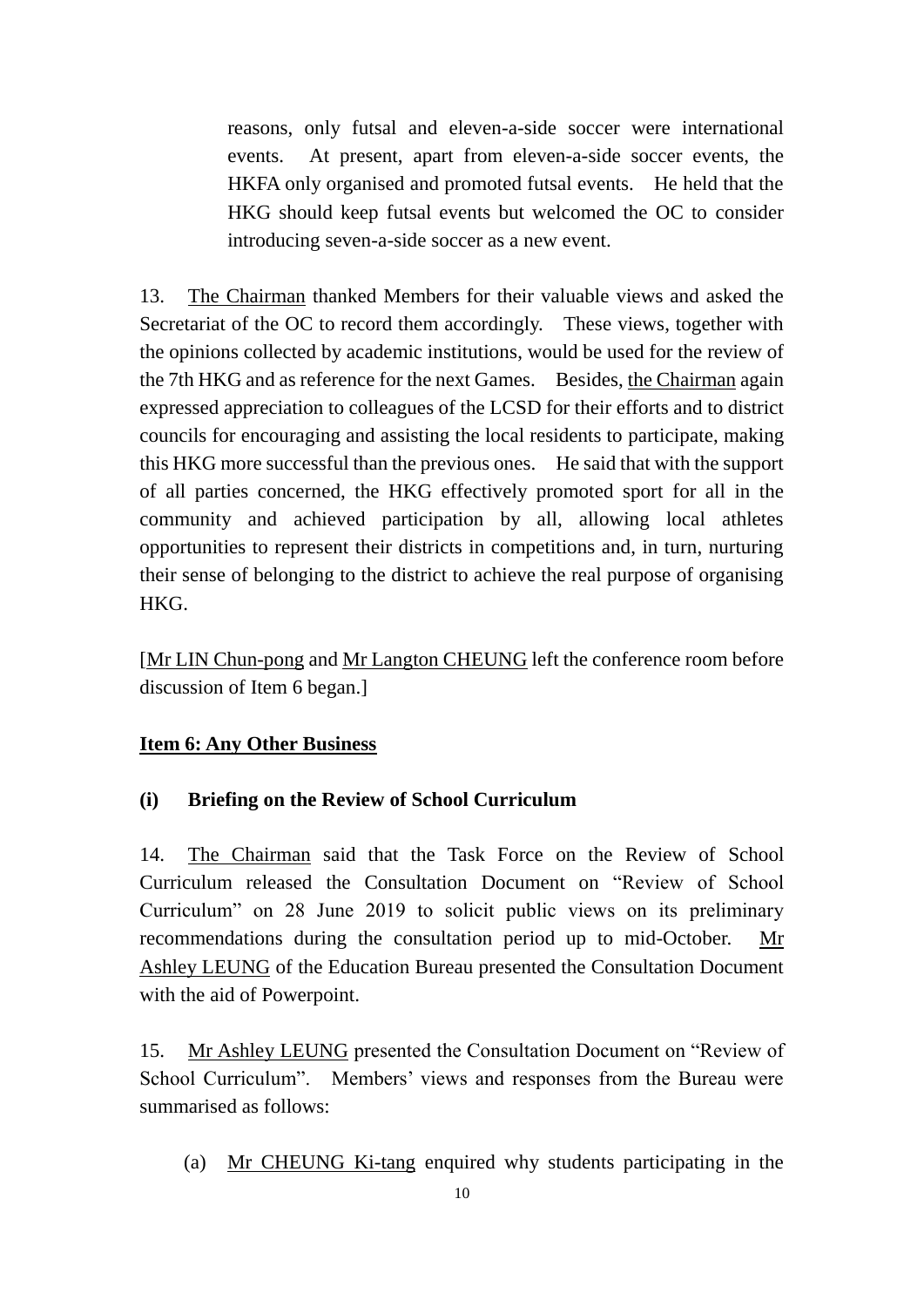School Principal's Nominations 2.0 Direct Admission Scheme could not apply for a change of programme choices after admission to the designated university programmes.

(b) Mr Ashley LEUNG said that universities could assess recommended students' suitability for direct admission to designated programmes and conduct interviews with them according to their learning abilities, school results and comments from their secondary school principals, without having to wait for the release of DSE results. Therefore, once the university confirmed direct admission of the recommend student and the student accepted the arrangement, both parties were bound and no change of programme choices was allowed after the release of DSE results.

[Mr WONG Wai-shun left the conference room at this juncture.]

# **(ii) Hong Kong and Shanghai Summer Sports Camp for Youth 2019**

16. The Chairman invited Ms Annie FUNG of the LCSD to report on the Hong Kong and Shanghai Summer Sports Camp for Youth 2019 (the Camp) with the aid of PowerPoint.

17. Ms Annie FUNG reported that the Camp was successfully held from 22 to 26 July. Mr CHAN Pok-chi and Ms HON Sze-sze took up the roles as Head and Deputy Head of the delegation respectively and led the delegation for the Camp. The Camp was attended by 44 and 37 young athletes from Hong Kong and Shanghai respectively. They were accommodated at LCSD Lei Yue Mun Park (Holiday Camp) and received training at various leisure venues. This Camp featured sports exchange activities in basketball, table tennis and badminton.

18. Mr Eric FOK asked whether members of the Shanghai delegation participating in the sports exchange were athletes or the general teenagers.

19. Ms Annie FUNG said that participants of sports exchange from Hong Kong and Shanghai were athletes. It was after both sides' discussion on participants' age and exchange activities that athletes were sent by the NSAs concerned in Hong Kong and the Shanghai Municipal Sports Bureau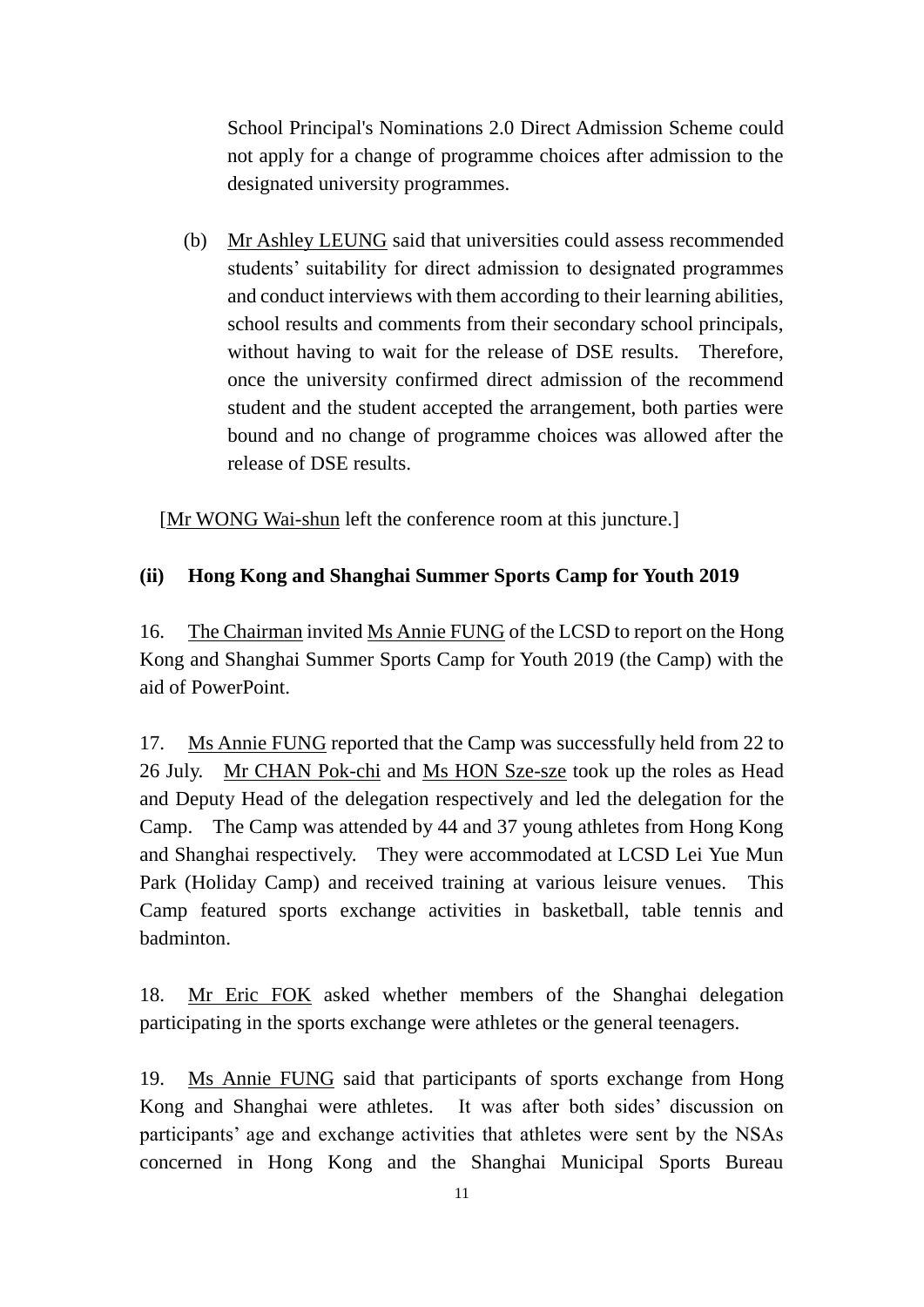respectively for the exchange.

20. The Chairman thanked Mr CHAN Pok-chi and Ms HON Sze-sze for taking up the roles as Head and Deputy Head of the delegation and receiving the Shanghai delegation on behalf of Hong Kong. He also thanked colleagues of the LCSD for rendering meticulous assistance.

### **(iii) Physical Fitness Survey for the Community**

21. The Chairman said that the Advisory Committee for the Physical Fitness Survey (AC) was set up under the CSC in 2005-06 and 2011-12 respectively to provide steer on the Territory-wide Physical Fitness Test for the Community conducted by the LCSD to collect and analyse data on the physical fitness of the public in order to build up a database of the physical fitness of Hong Kong people and make recommendations on the activities that were appropriate to different age groups. The Government was planning to launch the physical fitness survey again in 2019 to collect the latest data on the physical fitness of the public for formulation of long term goals and policies regarding promotion of health through sports for all. The Chairman invited Ms Camay LEE of the LCSD to introduce the present Physical Fitness Survey for the Community (CSC Paper 05/19).

22. Ms Camay LEE presented CSC Paper 05/19. Members' views and responses from the Department were summarised as follows:

- (a) Mr Daniel LEE considered it appropriate to conduct a large scale fitness survey around every 10 years. He noticed that 13 000 people were selected for test sampling in 2011-12, but only about 8 000 valid samples were collected; and that the proposed period of data collection for this survey was shorter than last time. He enquired about the target sampling size and the reason for the shorter data collection period, and whether the target sampling size would be different from last time due to a shorter collection period.
- (b) Prof Patrick YUNG shared his experience in conducting the 2011-12 physical fitness survey with Dr Lo Wing-lok. He said that apart from the LCSD, the survey was also participated by the Education Bureau, the Department of Health, many other personnel and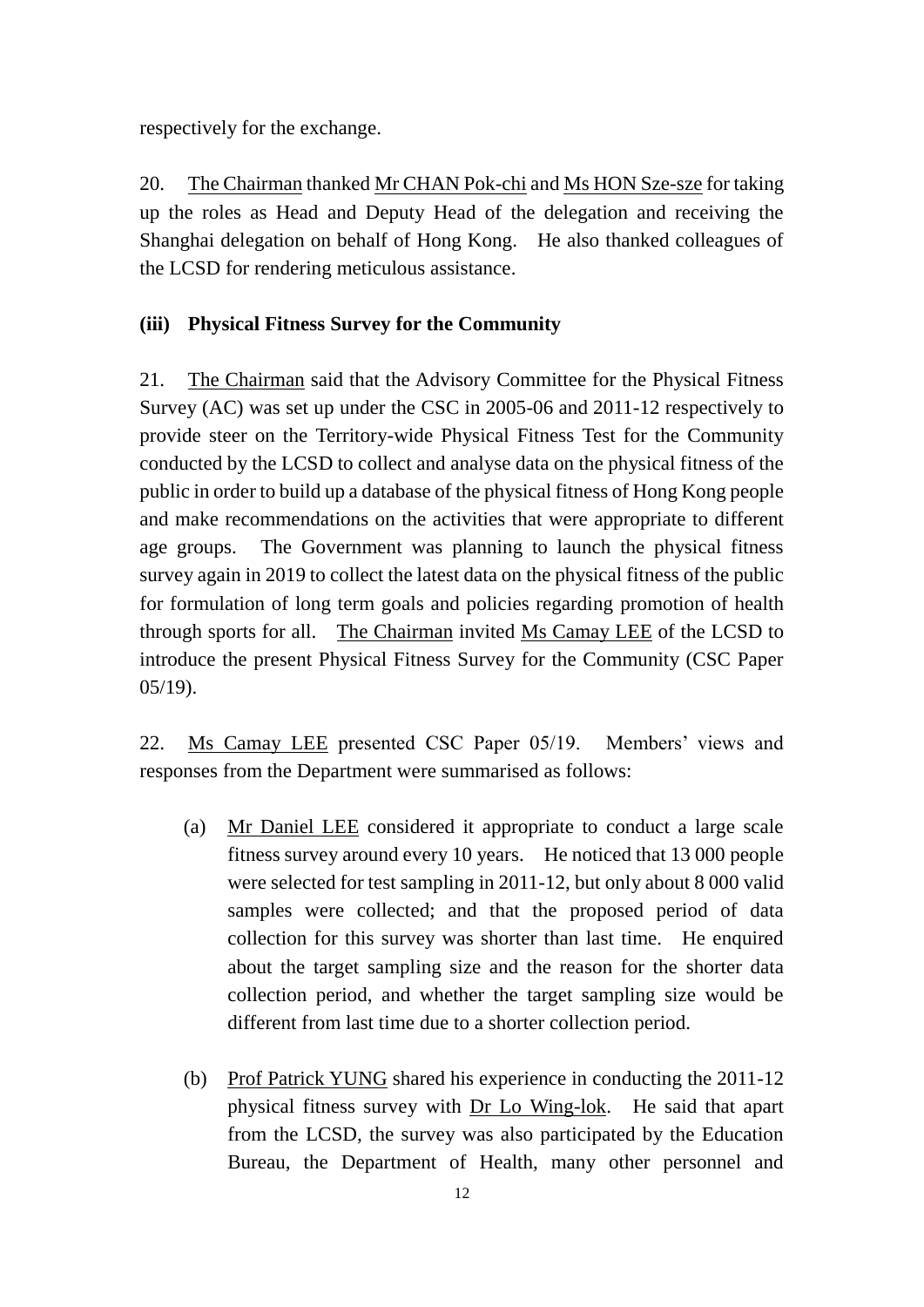university students, resulting in no selection bias in the data study and desirable outcome from a statistical perspective. As the physical fitness survey required analysis of data of test subjects ranging from toddlers to middle-aged persons and the elderly, considerable resources and many collaborators would be involved. He therefore hoped that the AC under this committee would take these factors into account in its planning work.

(c) Ms Camay LEE thanked Members for their views. She responded that the number of valid samples was lower than that of selected test samples in the past exercises because samples of some participants who only completed the questionnaire in part one without taking the physical fitness test in part two could not be accepted as valid samples. Ms Camay LEE said that the AC set up under this committee would make in-depth discussions and decisions on work details such as the number of target samples, method of data collection, relation between questionnaire and physical fitness test, criteria of valid data, etc. of the physical fitness survey in 2019.

23. The Chairman said that with reference to previous arrangements, the CSC would establish an AC under it to advise on the implementation of the survey, publicity and promotion strategies, community involvement, as well as data collection and preparation of report by the professional agent to be commissioned, etc. The membership of the AC would include representatives from the CSC, relevant government departments and professional agent. The roles of the convenor and vice-convenor of the AC would be taken up by representatives from the CSC to be elected at the meeting.

24. The Chairman nominated Dr LEUNG Pak-yin and Mr WONG Po-kee to be the convenor and vice-convenor of the AC respectively. As the former Chief Executive of the Hospital Authority, Dr LEUNG Pak-yin had been concerned about public health for years and had a wealth of knowledge in the area. Mr WONG Po-kee was the representative from the Sports Federation & Olympic Committee of Hong Kong, China. He had been serving at the CSC for years and sparing no effort in promoting sports in the community. The Chairman believed that Dr LEUNG Pak-yin and Mr WONG Po-kee would certainly be able to lead the AC in conducting the relevant work.